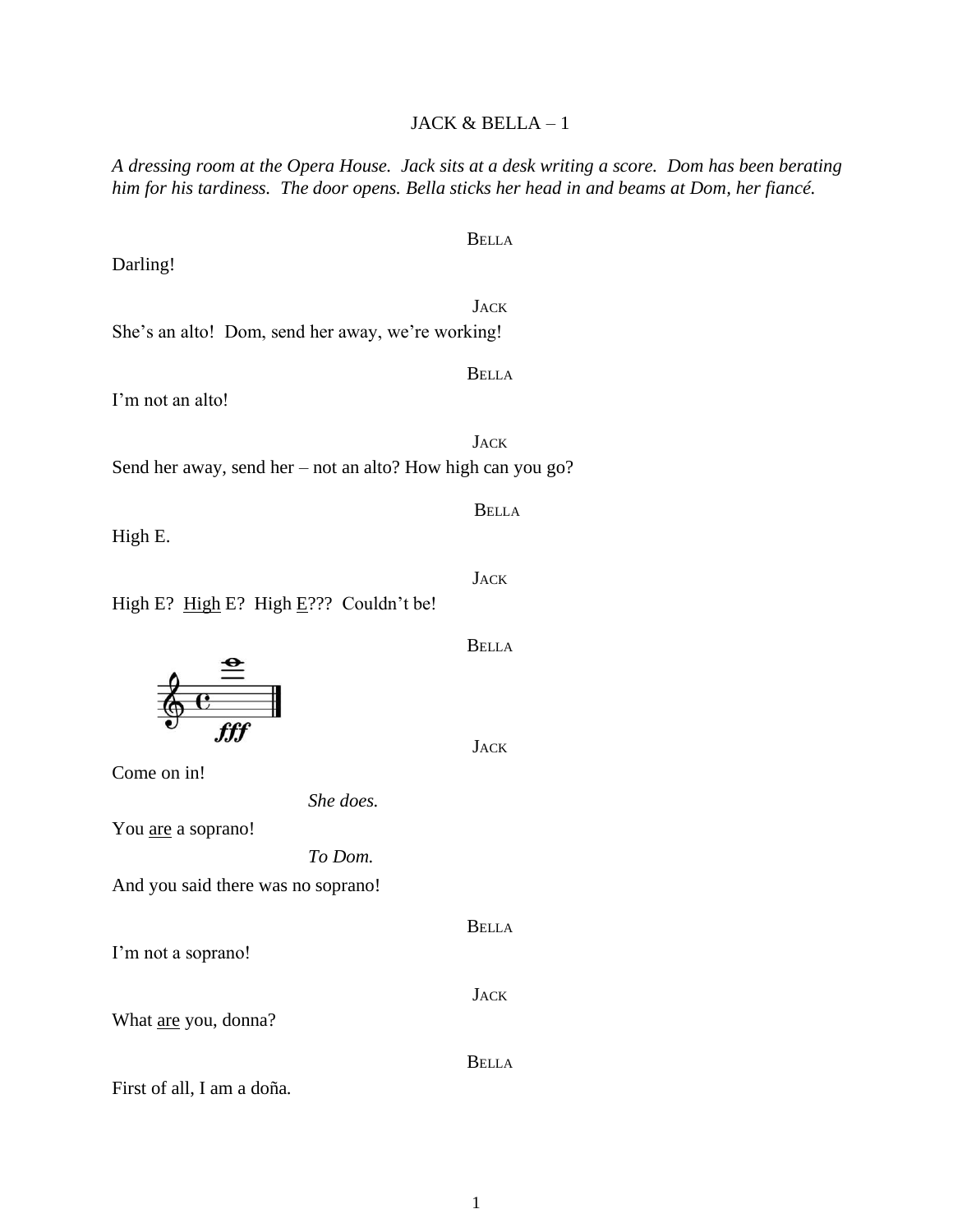I can go lower.

G-sharp below?!

*He reacts like he got hit on the head.*

 $Po$ -ve-rel- $lo$ 

*At the same baritone pitch, only considerably better.*

**JACK** 

BELLA

BELLA

*To the room.*

Ah, si? *Encantado de conocerte*.

Your Spanish is execrable.

Your Italian is perfect.

We're engaged.

Good for you!

Eil cervello poverello! *[and the poor brain]*

*To Bella, identical intonation.*

*To Dom.*

I am sorry!



This helps him to find a tr  
1: 
$$
\bullet
$$
  $\circ$   $\circ$   $\circ$   $\circ$   $\circ$   $\circ$   $\circ$   $\circ$   $\circ$   $\circ$   $\circ$   $\circ$   $\circ$   $\circ$   $\circ$   $\circ$   $\circ$   $\circ$   $\circ$   $\circ$   $\circ$   $\circ$   $\circ$   $\circ$   $\circ$   $\circ$   $\circ$   $\circ$   $\circ$   $\circ$   $\circ$   $\circ$   $\circ$   $\circ$   $\circ$   $\circ$   $\circ$   $\circ$   $\circ$   $\circ$   $\circ$   $\circ$   $\circ$   $\circ$   $\circ$   $\circ$   $\circ$   $\circ$   $\circ$   $\circ$   $\circ$   $\circ$   $\circ$   $\circ$   $\circ$   $\circ$   $\circ$   $\circ$   $\circ$   $\circ$   $\circ$   $\circ$   $\circ$   $\circ$   $\circ$   $\circ$   $\circ$   $\circ$   $\circ$   $\circ$   $\circ$   $\circ$   $\circ$   $\circ$   $\circ$   $\circ$   $\circ$   $\circ$   $\circ$   $\circ$   $\circ$   $\circ$   $\circ$   $\circ$   $\circ$   $\circ$   $\circ$   $\circ$   $\circ$   $\circ$   $\circ$   $\circ$   $\circ$   $\circ$   $\circ$   $\circ$   $\circ$   $\circ$   $\circ$   $\circ$   $\circ$   $\circ$   $\circ$   $\circ$   $\circ$   $\circ$   $\circ$ 

$$
Eil \ \hspace{.05cm}cer\text{-} vel\text{-} lo \quad po\text{-} ve\text{-} rel\text{-}lo
$$

"Enchanted to meet you." As an Italian he pronounces it "kono-CHER-tay" not "kono-THER-tay" as in Castilian Spanish.

**JACK** 

BELLA

DOM

*Bella curtsies to Jack. He bows at her, still sitting, still writing.*

**JACK** 

**JACK**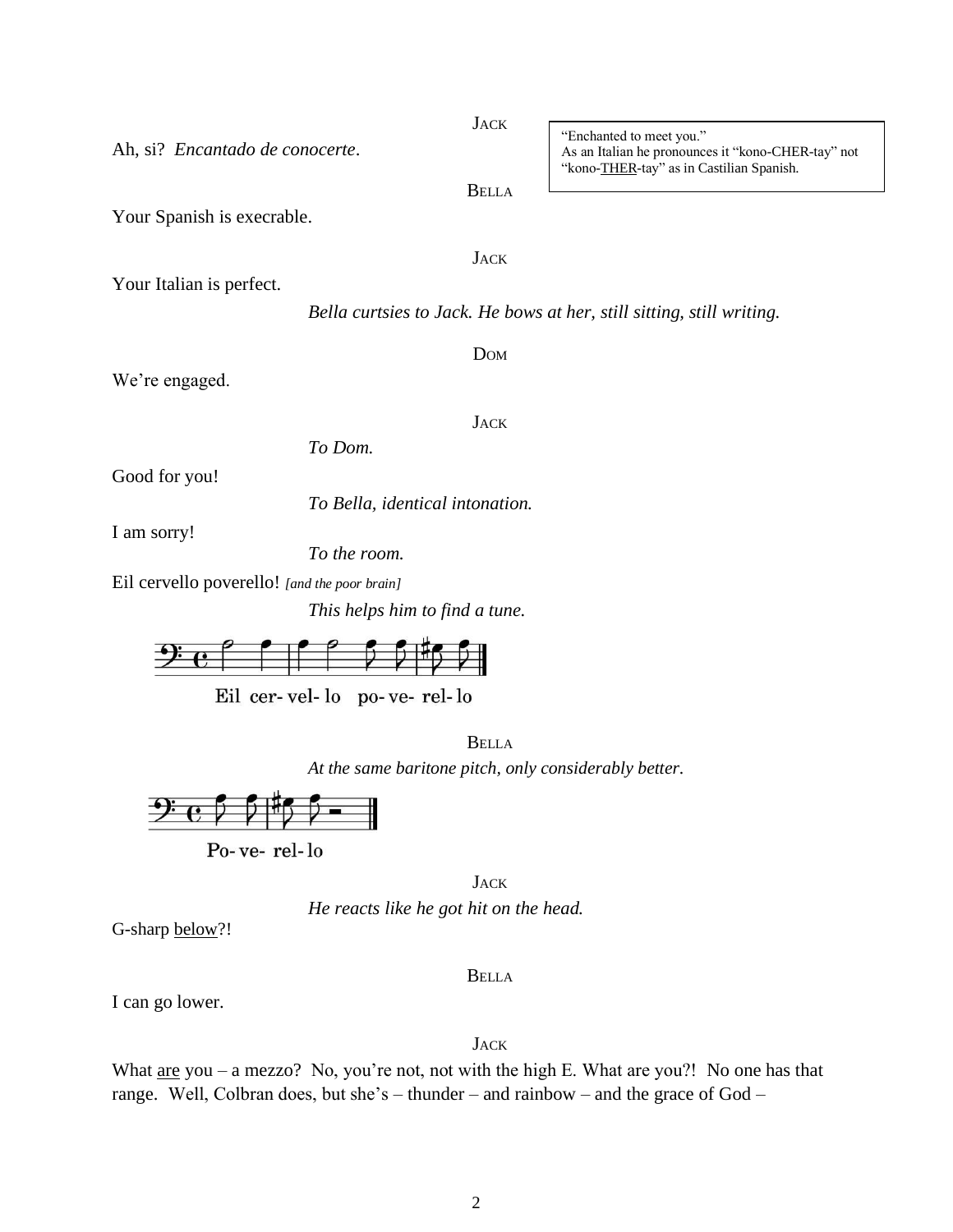## BELLA

*Comes up to the desk where Jack is working, and crouches so that her face is on the level of his, and speaks, slowly, carefully, without taking her eyes off him, because she is a diva and wants to see how he will react to her next three words.* Why, thank you.

*Pause. For a moment, Jack stops writing.*

**JACK** 

You look taller on stage.

BELLA

JACK

DOM

On stage, I'm apparently the grace of God.

You're an *assoluta*.

You watch your tongue –

## JACK

That's her range, an *assoluta*. Means she can hit any note from any voice, soprano, mezzo, contralto, you name it. This never happens. She's a myth.

|                                     | படபட                        |  |  |
|-------------------------------------|-----------------------------|--|--|
|                                     | She is considerably amused. |  |  |
| I am a rainbow!                     |                             |  |  |
|                                     | <b>JACK</b>                 |  |  |
| And you're engaged to him.          |                             |  |  |
|                                     | <b>BELLA</b>                |  |  |
| I am.                               |                             |  |  |
|                                     | DOM                         |  |  |
| She is.                             |                             |  |  |
|                                     | <b>JACK</b>                 |  |  |
| Keep an eye on Dom around sopranos. |                             |  |  |
|                                     | DOM                         |  |  |
|                                     | In exasperation.            |  |  |
| Rossini!                            |                             |  |  |

**BELLA** 

|  | ntly the grace of God |  |  |
|--|-----------------------|--|--|
|  |                       |  |  |
|  |                       |  |  |

*Stands up.*